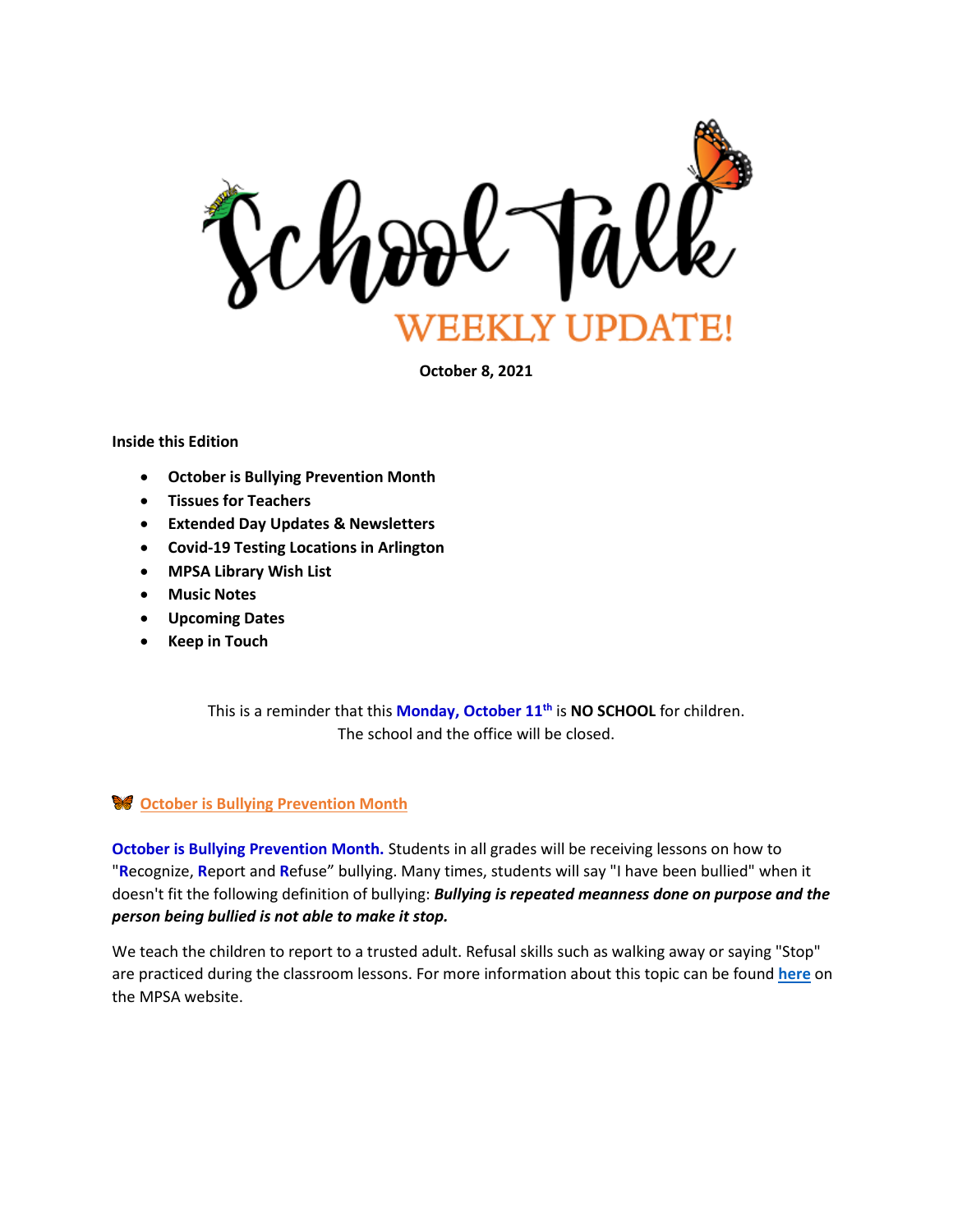# **W** Tissues for Teachers

Parents, if you are so inclined, please send in a box of tissues for your teacher. Also please check to make sure that you are **sending in extra masks** for your child in case theirs break or becomes soiled.

# **Extended Day Update & Newsletter**

Beginning on **Tuesday, October 12**, AM drop off and PM pick up for Extended Day will happen at Door #5, the car rider/walker door on **S. Highland Street**. If you are picking up your child before 4PM you must let Extended Day know – not the office/office staff – so that they can have your child ready to go since it will be right in the middle of dismissal. E-mails should go to **leslie.elgendi@apsva.us** before 3PM, please.

**Introducing the new Extended Day Newsletter!** Copies were sent home with students but you can view the newsletter (in color) here.

### **Covid-19 Testing Locations in Arlington**

Here are the sites in Arlington where you can get FREE Covid-19 testing.

#### **Resource Path at Kenmore Middle School** (200 S. Carlin Springs Road)

- Monday Friday from 3:30PM to 7PM, Saturday 9AM to 1PM
- Test Types: RT-PCR with results in about 24 hours
- Requirements: No age restrictions; Arlington residency not required; no appointments required but recommended to help reduce wait times. [www.resourcepath.net](http://www.resourcepath.net/)

#### **Curative Testing Kiosks**

- Arlington Mills Community Center (909 S. Carlin Springs Road)
- Courthouse Plaza Parking Lot (2088 15<sup>th</sup> Street N)
- Virginia Highlands Park (1600 S. Hayes Street)
	- o Test Types: Viral tests (PCR or antigen) and antibody tests
	- $\circ$  Requirements: No age restrictions; Arlington residency not required; no appointments required but recommended to help reduce wait times. [www.curative.com](http://www.curative.com/)

# **MPSA Library Wish List**

The **MPSA Library** has been in full swing with children coming in all day to do research and check out books. Our goal is to not only provide books and source material for your children, but to make the library a welcoming space for them to feel relaxed and comfortable in. We also do our best to provide activities and fun learning experiences for the classes who visit us.

If you'd like to help support us in these efforts to make library time a valued time for your children, we invite you to check out our **Amazon Wish List** [here.](https://www.amazon.com/hz/wishlist/ls/3IF3SUCAIP9QH?ref_=wl_share) All the items on the wish list are going to be used to enhance their library experience and every item will be put to good use. Thank you in advance.